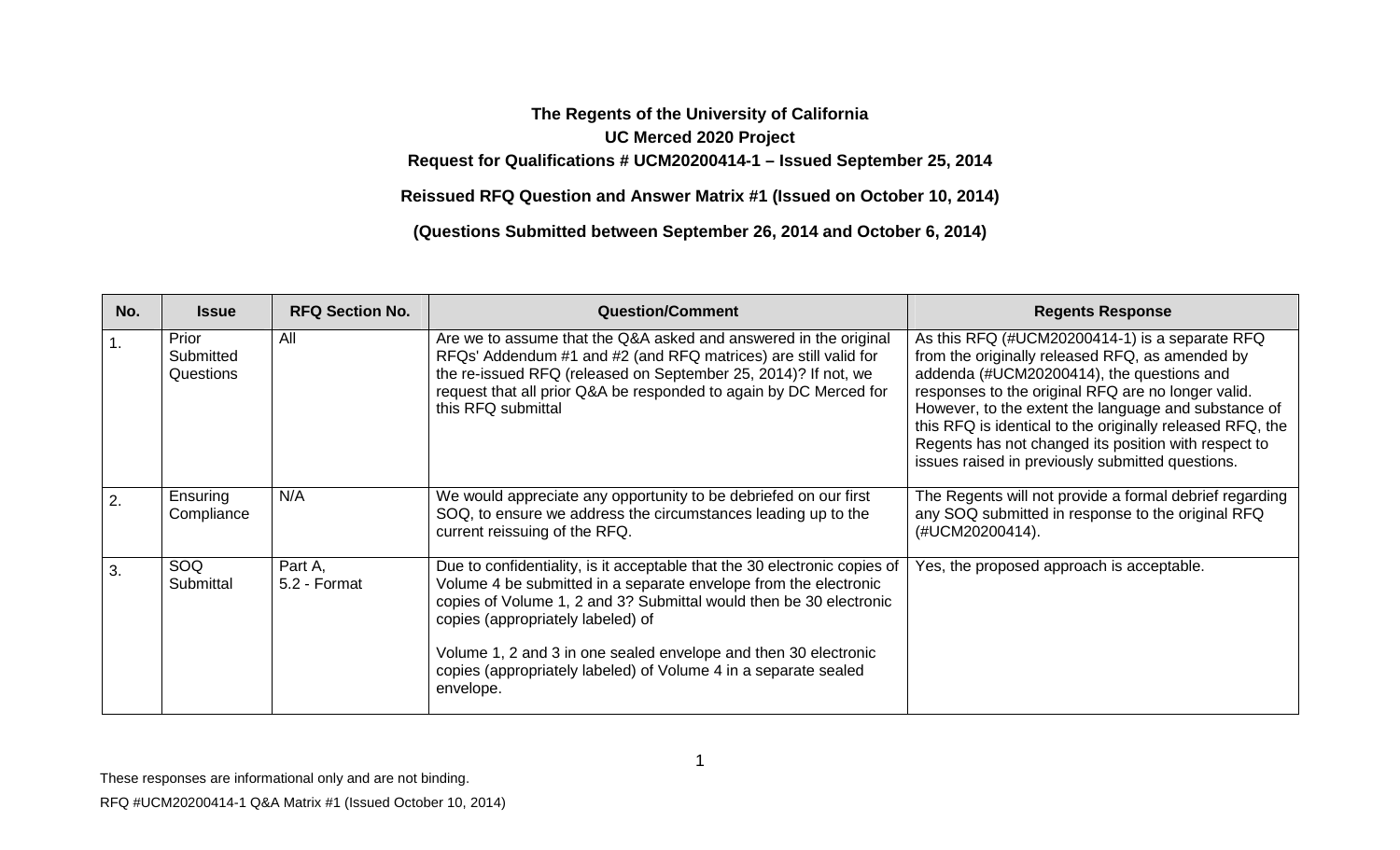| No. | <b>Issue</b>                             | <b>RFQ Section No.</b>                                       | <b>Question/Comment</b>                                                                                                                                                                                                                                                                                                                                                                                                                                                                                                                                                                                                                                                                                                                                                                                                                                                                                                                                                                                                                                                                                                                                                                                                           | <b>Regents Response</b>                                                                                                                                                                                                                                                                          |
|-----|------------------------------------------|--------------------------------------------------------------|-----------------------------------------------------------------------------------------------------------------------------------------------------------------------------------------------------------------------------------------------------------------------------------------------------------------------------------------------------------------------------------------------------------------------------------------------------------------------------------------------------------------------------------------------------------------------------------------------------------------------------------------------------------------------------------------------------------------------------------------------------------------------------------------------------------------------------------------------------------------------------------------------------------------------------------------------------------------------------------------------------------------------------------------------------------------------------------------------------------------------------------------------------------------------------------------------------------------------------------|--------------------------------------------------------------------------------------------------------------------------------------------------------------------------------------------------------------------------------------------------------------------------------------------------|
| 4.  | Confidential<br>Financial<br>Information | Part A,<br>5.2 - Format                                      | To further protect the confidentiality of the requested confidential<br>financial information, would it be acceptable to submit the electronic<br>copy of Volume 4 on a single, separate CD? The new electronic<br>copy total would become 30 electronic copies of Volumes 1, 2, & 3,<br>and 1 separate copy of Volume 4.                                                                                                                                                                                                                                                                                                                                                                                                                                                                                                                                                                                                                                                                                                                                                                                                                                                                                                         | It is acceptable to submit the electronic copy of Volume<br>4 on a separate CD, but 30 copies of such CD must be<br>submitted. Please also see response to Question #3.                                                                                                                          |
| 5.  | Signatures                               | Part A.<br>5.2 - Format                                      | Will electronic signatures in blue ink be acceptable as originals or<br>are Proposers required to submit wet signatures for original<br>documents?                                                                                                                                                                                                                                                                                                                                                                                                                                                                                                                                                                                                                                                                                                                                                                                                                                                                                                                                                                                                                                                                                | A wet signature or a pdf of a wet signature is<br>acceptable for the original submittal documents.                                                                                                                                                                                               |
| 6.  | Financial<br>Pass/Fail                   | Part A,<br>6.2.2(b);<br>Part B,<br>Volume 2,<br>Section E(1) | Please clarify how many projects need to meet the pass fail<br>requirements set out in Section 6.2.2(b). We have two specific<br>questions:<br>First, within the text of 6.2.2(b) can you please clarify that, in order to<br>meet the pass fail criteria, a single Equity Member must provide<br>three projects all of which meet (b)(i) and that among those three<br>projects one must meet (b)(ii) and one must meet (b)(iii) but the<br>projects meeting (b)(ii) and (b)(iii) need not be the same.<br>Second, Volume 2, Section E(1) asks that Equity Members include<br>"A description  of relevant experience  on projects  which meet<br>the applicable evaluation criteria set forth in Part A, Sections<br>6.2.2(b) and 6.3.2" [emphasis added]. This sentence could be<br>interpreted to mean that all projects must meet the criteria in both of<br>6.2.2(b) and 6.3.2; however this is not consistent with the text of<br>6.2.2(b) and we don't believe it to be the intent of the RFQ. Could<br>you please clarify that not all eight Equity Member projects must<br>meet the pass fail criteria so long as three projects from one Equity<br>Member meet those criteria (as per the first part of this question)? | This interpretation is correct.<br>Not all projects included under Volume 2, Section E.1<br>need meet the pass/fail criteria in Part A, Section<br>6.2.2(b), provided that at least three projects of a single<br>Equity Member meets the pass/fail requirements of<br>Part A, Section 6.2.2(b). |
| 7.  | Equity<br>Member<br>Projects             | Part A,<br>6.2.2(b)(i)                                       | Please advise the date from which experience in closing financing<br>over past seven years is measured from.                                                                                                                                                                                                                                                                                                                                                                                                                                                                                                                                                                                                                                                                                                                                                                                                                                                                                                                                                                                                                                                                                                                      | The date from which the seven-year period is<br>measured is April 17, 2014. Please see Addendum<br>No. 1.                                                                                                                                                                                        |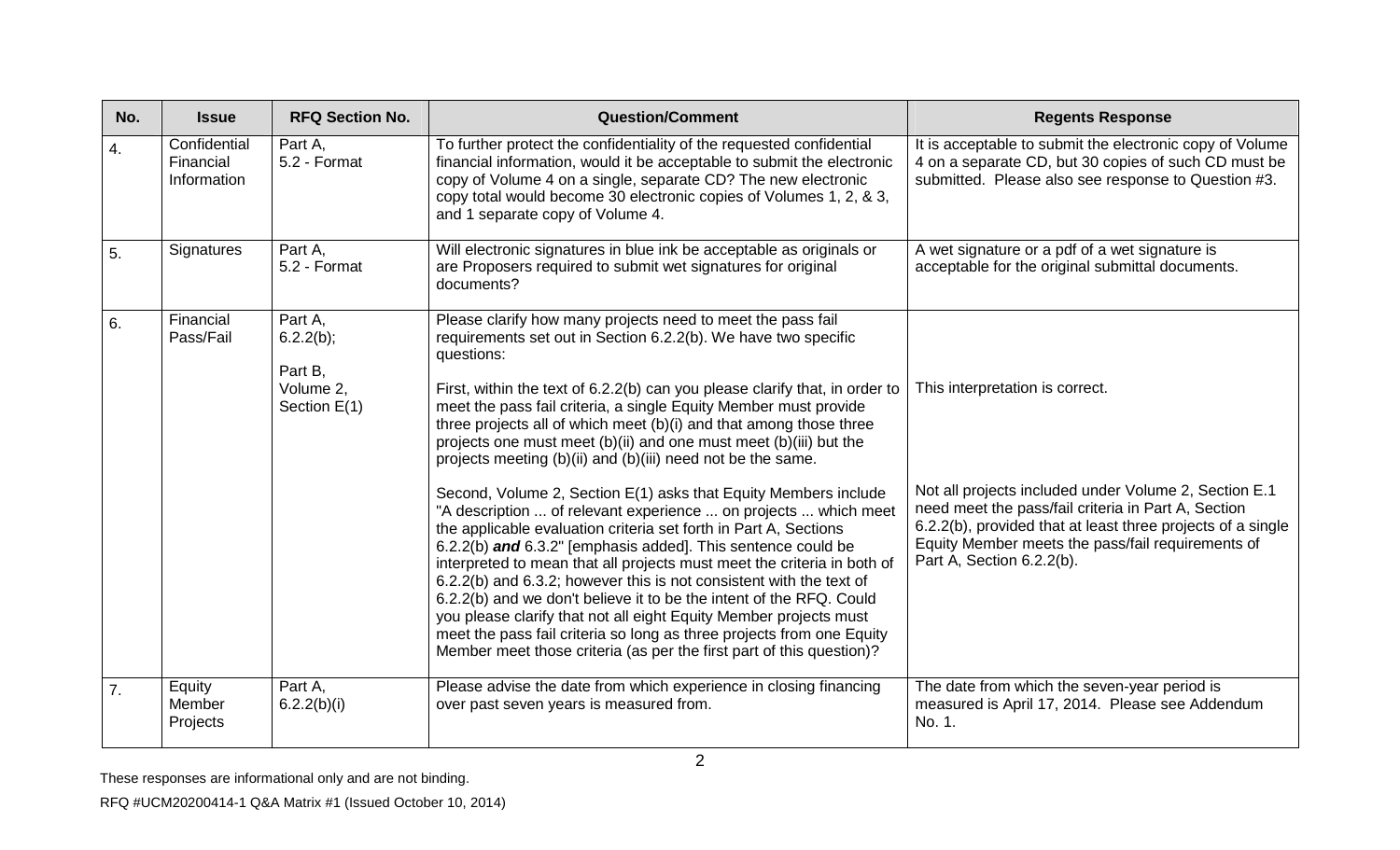| No. | <b>Issue</b>                                                | <b>RFQ Section No.</b>                                               | <b>Question/Comment</b>                                                                                                                                                                                                                                                                                                                                                                                                                                                     | <b>Regents Response</b>                                                                                                                                                                                                                                                                            |
|-----|-------------------------------------------------------------|----------------------------------------------------------------------|-----------------------------------------------------------------------------------------------------------------------------------------------------------------------------------------------------------------------------------------------------------------------------------------------------------------------------------------------------------------------------------------------------------------------------------------------------------------------------|----------------------------------------------------------------------------------------------------------------------------------------------------------------------------------------------------------------------------------------------------------------------------------------------------|
| 8.  | Equity<br>Member<br>Projects                                | Part A,<br>6.2.2(b)(ii)                                              | Is military housing considered public building?                                                                                                                                                                                                                                                                                                                                                                                                                             | Yes.                                                                                                                                                                                                                                                                                               |
| 9.  | Campus<br>Planner<br>Required<br>Qualifications             | Part A,<br>6.2.3(1)(a);<br>Part B,<br>Volume 3,<br>Section $C(1)(c)$ | Within Part A, Section 6.2.3(1)(a) of the RFQ, the Lead Campus<br>Planner is required to have experience as lead campus planner on<br>at least three higher education campus projects with projected<br>enrollment of 8,000 FTE students in last seven years. In Part B,<br>Volume 3, Section C(1)(c), the Campus Planner is required to have<br>experience on two higher education projects (same enrollment and<br>time frame). Which is correct – two or three projects? | The requirements in Part A, Section 6.2.3(1)(a) apply to<br>the firm proposed for the Lead Campus Planner role<br>(see definition), whereas the requirements in Part B,<br>Volume 3, Section $C(1)(c)$ apply to the individual<br>proposed for the Key Personnel position of "Campus"<br>Planner." |
| 10. | Definition of<br>"thermal<br>energy<br>delivery<br>systems" | Part A,<br>6.2.3(1)(c)(ii)                                           | We assume that the definition of "thermal energy delivery systems"<br>includes items such as heat recovery systems and geothermal<br>energy systems. Is our assumption correct?                                                                                                                                                                                                                                                                                             | Yes.                                                                                                                                                                                                                                                                                               |
| 11. | Surety Letters                                              | Part B,<br>Volume 2,<br>Section D                                    | Will you accept the original surety letters that comply with current<br>RFQ requirements, to be resubmitted or do we need new letters<br>dated within the month of October 2014?                                                                                                                                                                                                                                                                                            | Please submit updated surety letters in response to the<br>current RFQ.                                                                                                                                                                                                                            |
| 12. | Confidential<br><b>Materials</b>                            | Part B,<br>Volume 4                                                  | May we submit one Vol. 4 hardcopy that includes a statement that<br>we have no technical materials to mark as confidential and the rest<br>of the book will contain our confidential financial materials?                                                                                                                                                                                                                                                                   | The proposed approach is acceptable, provided that 30<br>electronic copies of same are also submitted.                                                                                                                                                                                             |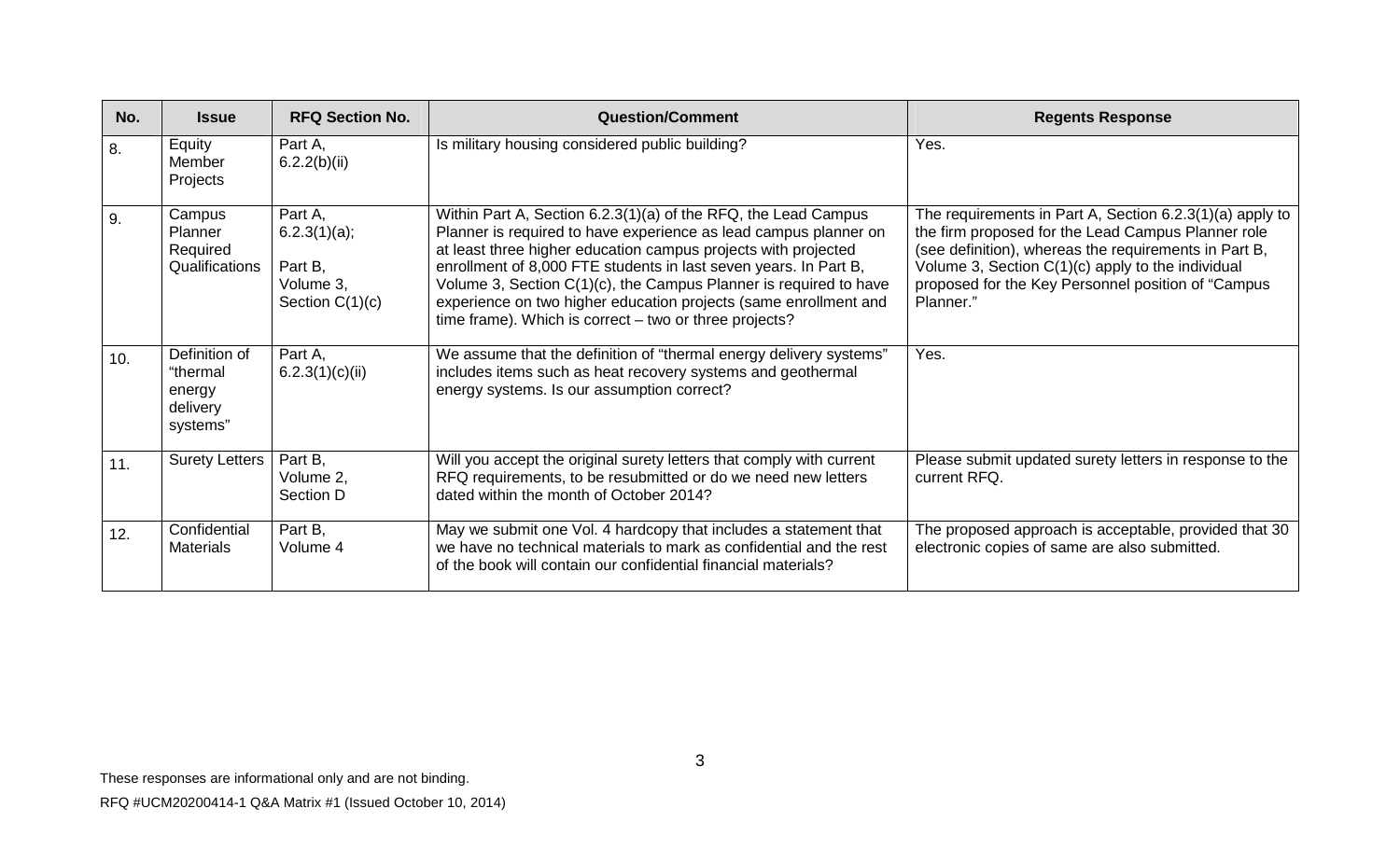| No. | <b>Issue</b>                           | <b>RFQ Section No.</b> | <b>Question/Comment</b>                                                                                                                                                                                                                                                                                                                                                                                                                                                                                                                                          | <b>Regents Response</b>                                                                                                                                                                                                                                                                                                                                                                                                                                                                                                                                                                                                                                                                                                                                                                                                                                                                                                                                                                                                                                                                                                                                                                                                                                                                                                                                                  |
|-----|----------------------------------------|------------------------|------------------------------------------------------------------------------------------------------------------------------------------------------------------------------------------------------------------------------------------------------------------------------------------------------------------------------------------------------------------------------------------------------------------------------------------------------------------------------------------------------------------------------------------------------------------|--------------------------------------------------------------------------------------------------------------------------------------------------------------------------------------------------------------------------------------------------------------------------------------------------------------------------------------------------------------------------------------------------------------------------------------------------------------------------------------------------------------------------------------------------------------------------------------------------------------------------------------------------------------------------------------------------------------------------------------------------------------------------------------------------------------------------------------------------------------------------------------------------------------------------------------------------------------------------------------------------------------------------------------------------------------------------------------------------------------------------------------------------------------------------------------------------------------------------------------------------------------------------------------------------------------------------------------------------------------------------|
| 13. | Time Limit for<br>Project<br>Freshness | Form E:<br>Form H      | We would like to clarify from which milestone the time limit for project<br>freshness commences. Is it Design Start Date, Construction<br>Documents Completion Date or Construction Start Date / Substantial<br><b>Completion Date?</b><br>Does this vary dependent on the entity providing the project? For<br>example, would the project freshness limit for an architect project<br>commence from Design Start Date and for a Lead Contractor would it<br>be the Construction Start Date?<br>Do the time limits apply from the date of this RFQ UCM20200414-1 | For the purposes of the pass/fail criteria set forth in<br>Part A, Section 6.2.3(1)(b), at least one of the projects<br>meeting the requirements of $(i) - (iv)$ must have<br>reached substantial completion and all others must<br>have reached completion of design, in each case within<br>the last seven years.<br>For the purposes of the pass/fail criteria set forth in<br>Part A, Section 6.2.3(1)(c), the Lead Contractor must<br>have substantially completed the relevant projects<br>within the last seven years.<br>For the purposes of the pass/fail criteria for Key<br>Personnel set forth in Part A, Section 6.2.3(2)(a) and<br>Part B, Volume 3, Section C.1(d)-(g), at least one of the<br>projects meeting the requirements of $(d) - (g)$ must<br>have reached substantial completion of construction<br>and all others must have reached completion of design.<br>Otherwise, so long as any stage of the relevant<br>experience occurred within the specified time period, if<br>any, the project experience may be included. Note that<br>except with respect to the pass/fail criteria set forth in<br>Part A, Section 6.2.3(1), no time period is specified for<br>project experience included on Form E, although<br>staleness of a project may affect the qualitative<br>evaluation.<br>The time limits apply from April 17, 2014. Please see |
|     |                                        |                        | (25 September 2014), or from the date of the initial release of the<br>previous RFQ UCM20200414 (17 April 2014)?                                                                                                                                                                                                                                                                                                                                                                                                                                                 | Addendum No. 1.                                                                                                                                                                                                                                                                                                                                                                                                                                                                                                                                                                                                                                                                                                                                                                                                                                                                                                                                                                                                                                                                                                                                                                                                                                                                                                                                                          |